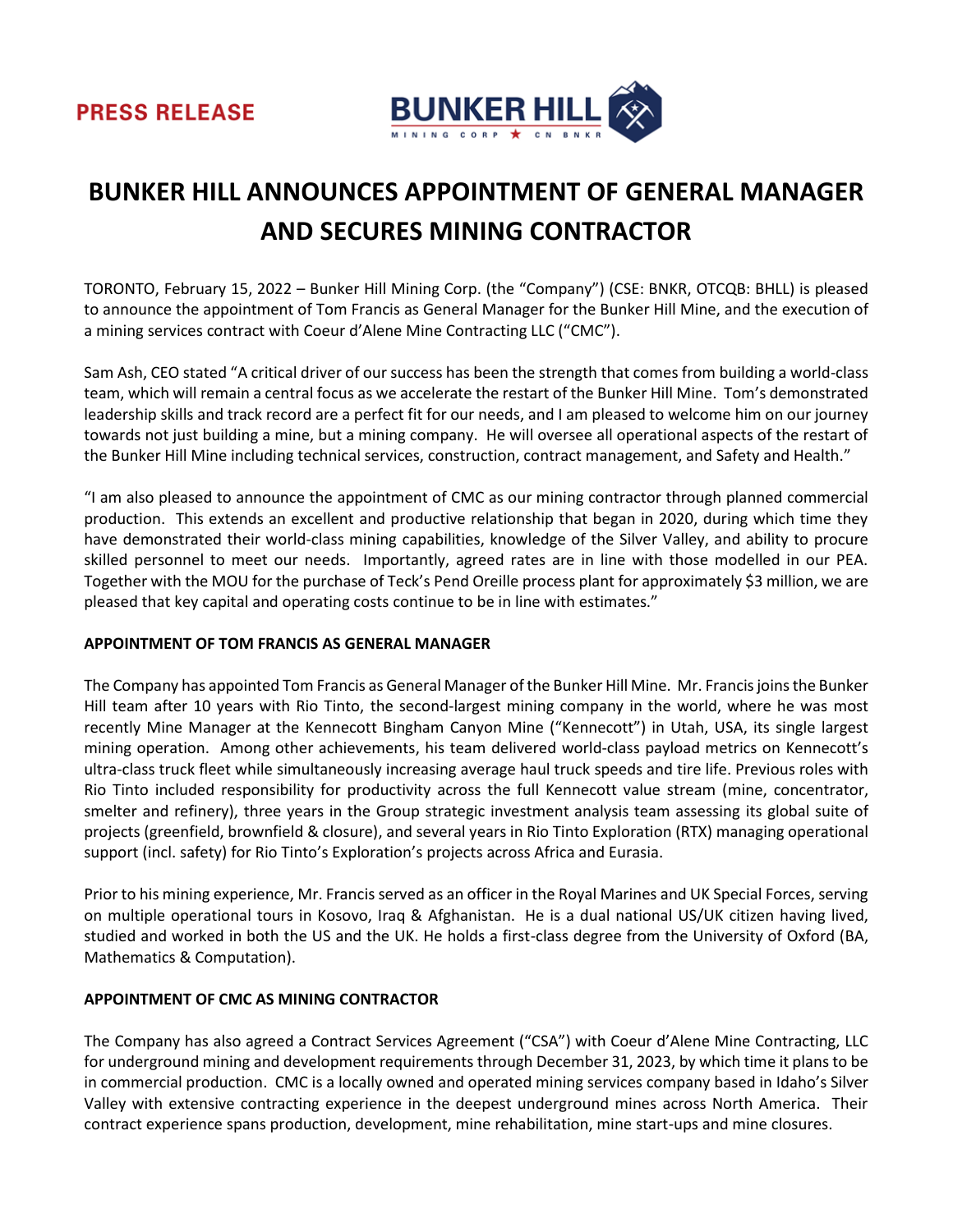The CSA extends an ongoing relationship with CMC that has seen them work alongside the Bunker Hill team for the last two years, during which time they have performed safely, productively and developed an extensive firsthand knowledge of the Bunker Hill mine. Importantly, CMC has demonstrated an ability to grow in accordance with the step-up in physical activity at Bunker Hill without diluting operational performance. Labor and equipment rates in the CSA are consistent with the Company's Preliminary Economic Assessment published in November 2021, and CMC has also been advising on and supporting the procurement of necessary additional equipment as operational activity increases.

## **ABOUT BUNKER HILL MINING CORP.**

Under new Idaho-based leadership the Bunker Hill Mining Corp, intends to sustainably restart and develop the Bunker Hill Mine as the first step in consolidating a portfolio of North American mining assets with a focus on silver. Information about the Company is available on its website, www.bunkerhillmining.com, or within the SEDAR and EDGAR databases.

### **For additional information contact:**

David Wiens, CFA CFO & Corporate Secretary +1 208 370 3665 [ir@bunkerhillmining.com](mailto:ir@bunkerhillmining.com)

## **Cautionary Statements**

*Certain statements in this news release are forward-looking and involve a number of risks and uncertainties. Such forward-looking statements are within the meaning of that term in Section 27A of the Securities Act of 1933, as amended, and Section 21E of the Securities Exchange Act of 1934, as amended, as well as within the meaning of the phrase 'forward-looking information' in the Canadian Securities Administrators' National Instrument 51-102 – Continuous Disclosure Obligations. Forward-looking statements are not comprised of historical facts. Forwardlooking statements include estimates and statements that describe the Company's future plans, objectives or goals, including words to the effect that the Company or management expects a stated condition or result to occur. Forward-looking statements may be identified by such terms as "believes", "anticipates", "expects", "estimates", "may", "could", "would", "will", or "plan". Since forward-looking statements are based on assumptions and address future events and conditions, by their very nature they involve inherent risks and uncertainties. Although these statements are based on information currently available to the Company, the Company provides no assurance that actual results will meet management's expectations. Risks, uncertainties and other factors involved with forward-looking information could cause actual events, results, performance, prospects and opportunities to differ materially from those expressed or implied by such forward-looking information.* 

*Forward looking information in this news release includes, but is not limited to, the Company's intentions regarding its objectives, goals or future plans and statements. Factors that could cause actual results to differ materially from such forward-looking information include, but are not limited to: the ability to predict and counteract the effects of COVID-19 on the business of the Company, including but not limited to the effects of COVID-19 on the price of commodities, capital market conditions, restriction on labour and international travel and supply chains; failure to identify mineral resources; failure to convert estimated mineral resources to reserves; the inability to complete a feasibility study which recommends a production decision; the preliminary nature of metallurgical test results; the Company's ability to restart and develop the Bunker Hill Mine and the risks of not basing a production decision on a feasibility study of mineral reserves demonstrating economic and technical viability, resulting in increased uncertainty due to multiple technical and economic risks of failure which are associated with this production decision including, among others, areas that are analyzed in more detail in a feasibility study, such as applying economic analysis to resources and reserves, more detailed metallurgy and a number of specialized studies in areas such as mining and recovery methods, market analysis, and environmental and community impacts and, as a*